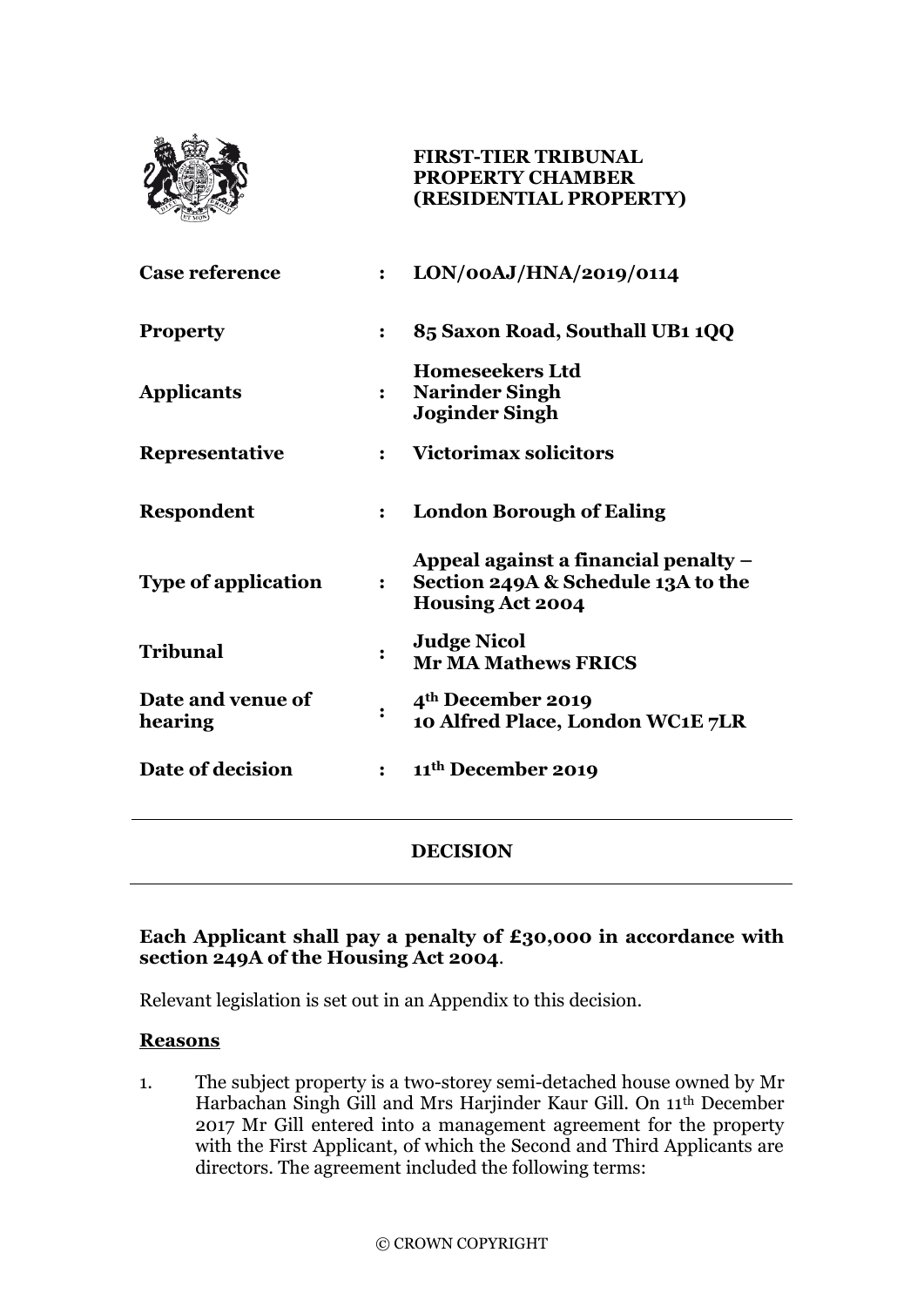- 8. Arrange rental payment as per Tenancy Agreement £50. Services include paragraphs 1 to 12 inclusive. …
- 9. Preparing brief inventory for the property in a standard form to be signed by Landlord and Tenants(s). …
- 10. On commencement we will collect rent for one calendar month (if applicable) in advance plus a deposit equal to the month's rent from the Tenant(s). Commission will be deducted as per the fee agreed and should the same tenant(s) or other tenant(s) introduced by the existing tenant(s) take up the tenancies for further periods we shall be remunerated in the same from and basis as before.
- 11. During the tenancy we will supervise repairs and maintenance work up to £100. We will execute repair up to that amount without reference to the Landlord.
- 12. We will do a final check out and closing of account when Tennant(s) vacate. Once the Tenant(S) has/have vacated, the property is handed back to the Landlord, and thereafter we as Agents are not responsible for the property management. We cannot accept responsibility for later defects.
- 2. Mr Rajinder Singh Matta signed the management agreement on behalf of the First Applicant, being an employee of theirs (although he replaced the Third Applicant as a director from 1st March 2019). The Second and Third Applicants delegated all management responsibilities to Mr Matta although he had the assistance of two colleagues in the lettings team and up to 3 other colleagues who completed the staff at the First Applicant's office.
- 3. On 1st January 2018 Mr Gill granted a one-year fixed-term assured shorthold tenancy of the property to Mr Sarbjit Singh and Mr Karnail Singh. The tenancy agreement had been drawn up with the assistance of the First Applicant whose address was given as the landlord's. The agreement was renewed on 1st January 2019, again with the assistance of the First Applicant, the only difference being that the monthly rent increased from £1,500 to £1,600.
- 4. Mr Sarbjit Singh and Mr Karnail Singh shared the tenancy with others who contributed to the rent. There were up to 10 occupants at any one time, making it a house in multiple occupation. Whether as a house in occupation by a single household or as an HMO, the property had to be licensed under the Respondent's selective or additional licensing schemes respectively.
- 5. The Applicants' solicitors provided the Respondent with a bundle of relevant documents on 1st July 2019. They included a standard letter asking the landlord for various documents, including the gas safety certificate and any licence. They also included information about the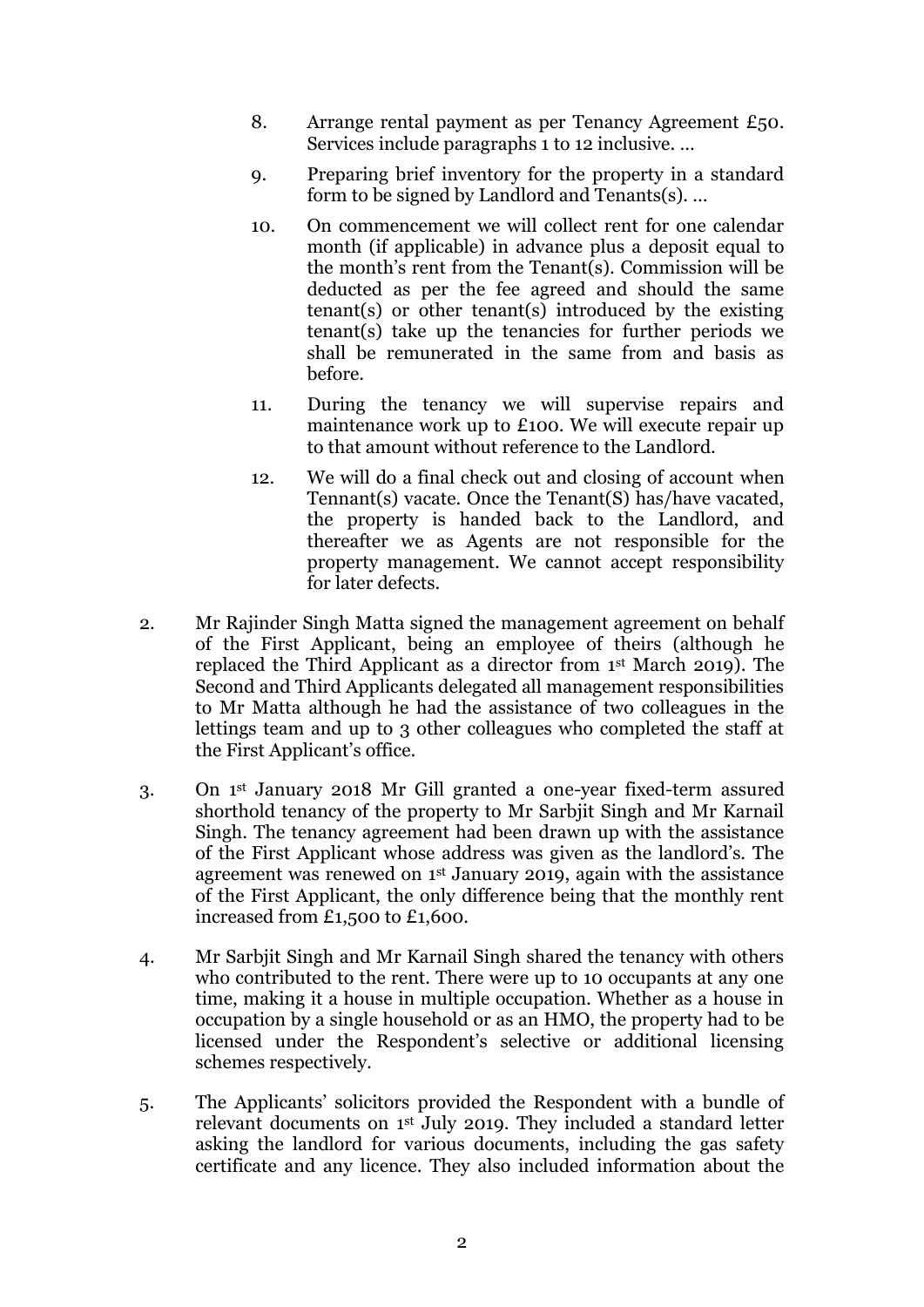need for a licence. Mr Matta told the Tribunal that this information had been given to Mr Gill. The gas safety certificates were provided to the First Applicant but no licence. At no time did any of the Applicants or Mr Matta question the absence of a licence or check whether one had been applied for or obtained.

- 6. On  $7<sup>th</sup>$  January 2019 there was a fire at the property causing injuries amongst the occupants. Ms Nancy Kaur, aged 17, died from smoke inhalation. Her mother was hospitalised and, as far as the Tribunal is aware, has since remained in critical condition.
- 7. Both the London fire brigade and the police investigated. From the information they provided and from their own investigations, the Respondent concluded that fire safety measures which would have been put in place as a requirement of any licence application had not been in place and their absence was a cause of the occupiers' injuries. In particular:
	- (a) There was no smoke alarm on the first-floor landing. The Respondent believes that the warning from such an alarm would have allowed the sleeping family whose daughter died to wake and escape or take mitigating action.
	- (b) The family's bedroom door was not compliant with fire regulations and had no self-closing device or smoke barrier so that smoke entered the room when it should not have done.
- 8. On  $4<sup>th</sup>$  July 2019 the Respondent served on each of the Applicants notices of intent to impose financial penalties. The Applicants' solicitors, Victorimax, made representations on their behalf on 30<sup>th</sup> July 2019. Nevertheless, on  $30<sup>th</sup>$  August 2019 the Respondent served final notices imposing the maximum penalty of  $£30,000$  on each Applicant. On 17th September 2019 all 3 Applicants appealed to the Tribunal.
- 9. At the hearing of the appeals on  $4<sup>th</sup>$  December 2019 the Applicants were represented by Mr Osara Richards, solicitor-advocate, and the Respondent by Mr Underwood, counsel. They conferred before the start of the hearing and reached some common ground:
	- (a) The property was a house in multiple occupation.
	- (b) The property was required to be licensed.
	- (c) There was no licence.
	- (d) Therefore, an offence had been committed under section 72 of the Housing Act 2004.
- 10. The issues were:
	- (a) Liability under section 72 falls on the "person having control of or managing an HMO." The quoted phrase is defined in section 263 of the Act. The Respondent asserted that the First Applicant fell within this definition but the Applicants denied this.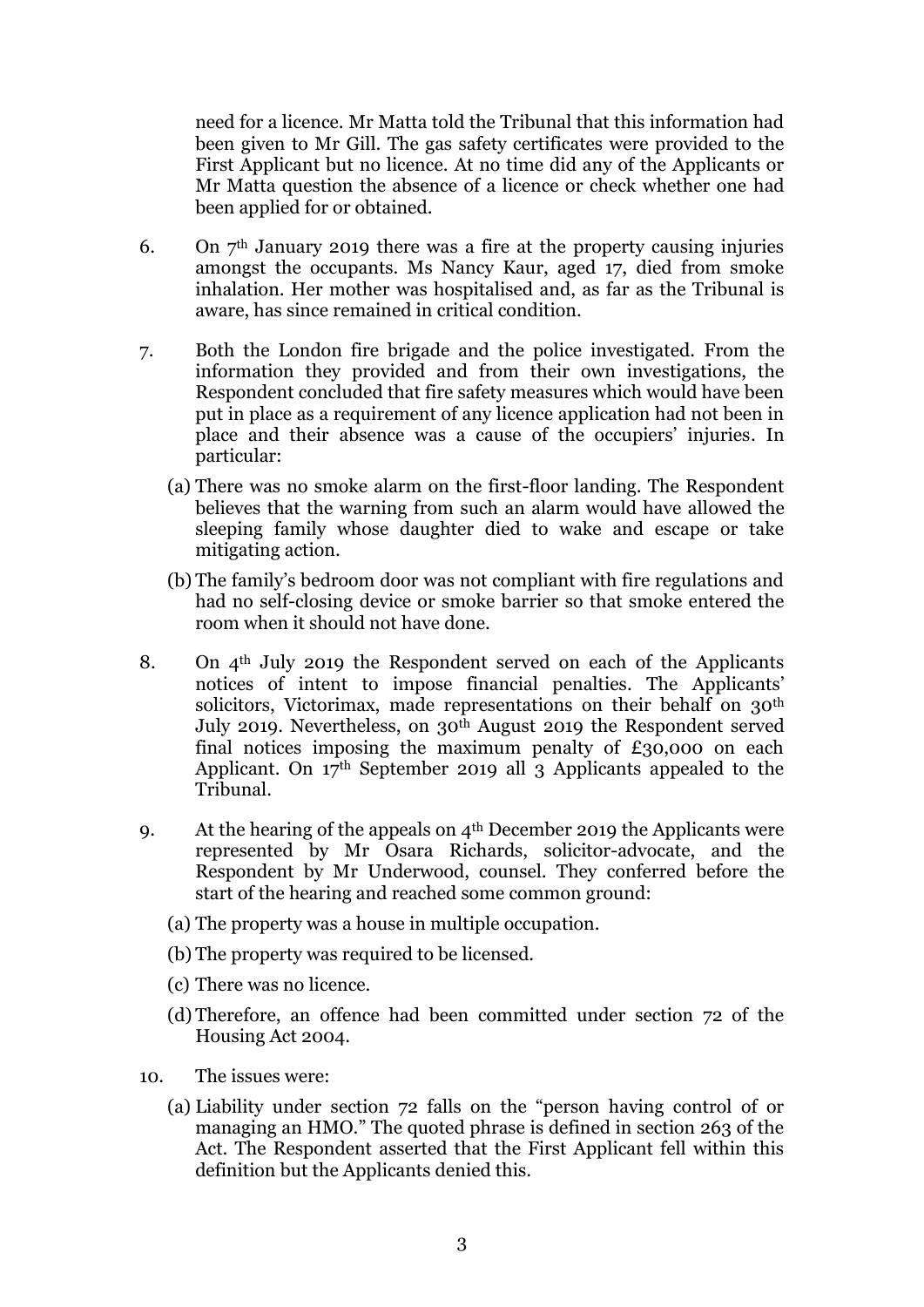- (b)If the First Applicant is guilty of the offence, under section 251 liability may also fall on the Second and Third Applicants as directors of the company if the offence is proved to have been committed with their consent or connivance or to be attributable to their neglect. The Respondent asserted that the problem in this case was neglect.
- (c) If the Tribunal is satisfied that any of the Applicants are liable, it must consider the amount of the penalty.
- 11. The Respondent presented four witnesses at the hearing, each of whom had also provided a written statement of their evidence:
	- Mr Boota Samra, Service Manager, Property Regulation his statement was also the Respondent's Statement of reasons for opposing the Appeal.
	- Ms Mandip Rihal, Team Leader in the Property Regulation Team.
	- Mr Khalid Mahmood, Regulatory Services Officer.
	- Ms Allison Forde, Head of Property Regulation, Planning Enforcement & Environment.
- 12. Mr Richards had no cross-examination for any of the four witnesses so they actually gave no live evidence.
- 13. Mr Underwood also relied on written statements from three witnesses who did not attend:
	- (a) Mr Resham Lal, the tenant of the room where the fire started.
	- (b) Mr Sarbjit Singh, a tenant and father of the deceased.
	- (c) PC Ben Robinson, whose evidence simply reported what Mr Lal and Mr Sarbjit Singh had told him.
- 14. Mr Underwood sought to introduce some notes from a police interview of Mr Gill but, through oversight, they had only been served on the Applicants on 29th November 2019 and Mr Richards objected. The Tribunal took time to consider this and decided to exclude this evidence. No good reason had been put forward as to why it had been served so late. It would be unfair to the Applicants, facing criminal sanctions, to have to address the evidence in these circumstances.
- 15. Mr Underwood also sought permission to ask one of his witnesses additional questions arising from a very recent meeting with Mr Gill but, again, notice of this possibility had only been given on 29th November 2019 and Mr Underwood admitted that the evidence would have the effect of getting round the exclusion of the aforementioned interview notes. Therefore, the Tribunal refused permission.
- 16. The Second and Third Applicants and Mr Matta gave live evidence, supported by written witness statements. The Second Applicant gave his evidence through a Tribunal-appointed Punjabi interpreter.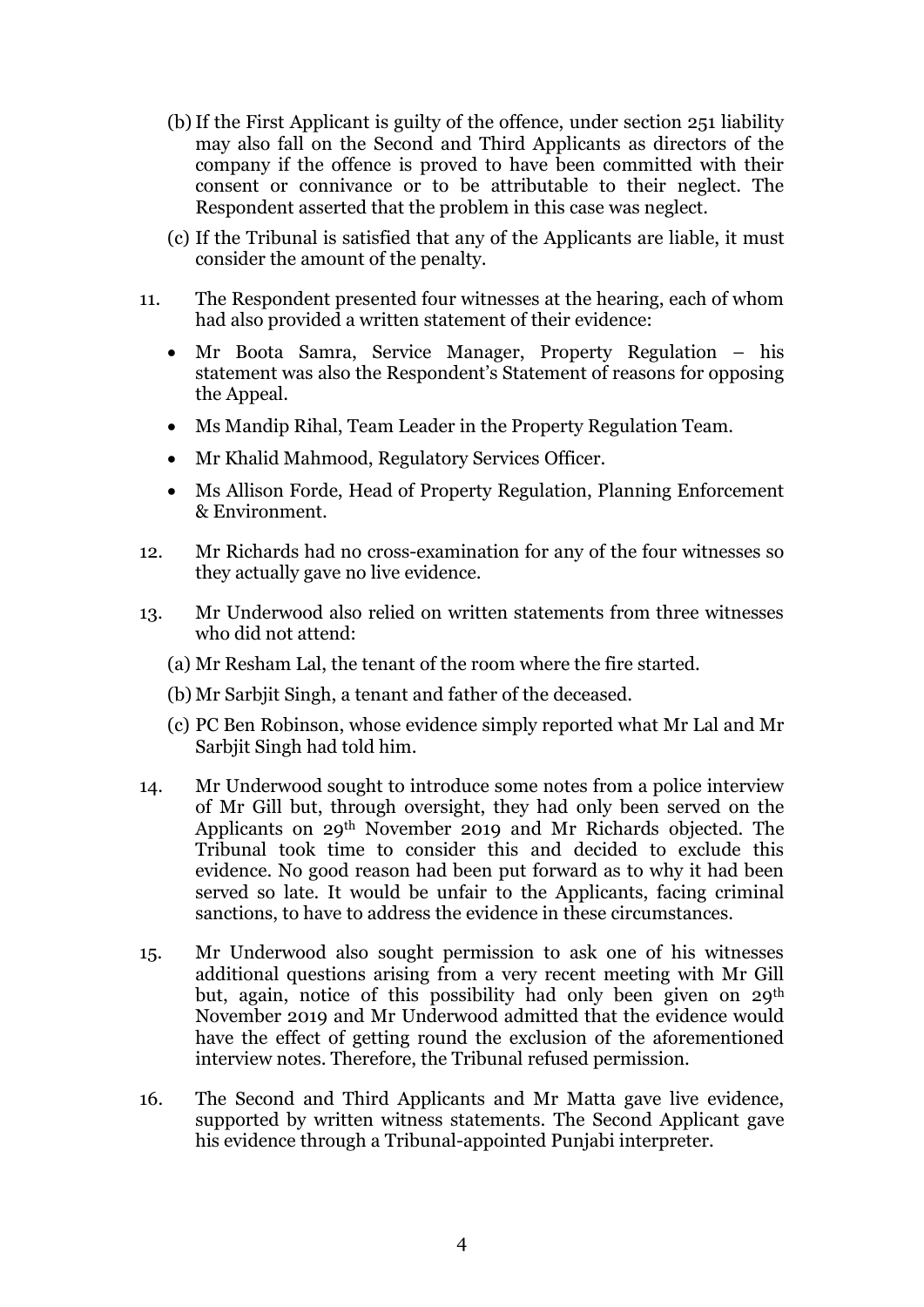- 17. It was asserted on behalf of the Applicants that the First Applicant could not be regarded as managing the property within the meaning of section 263(3) of the Act because they did not receive the rent, Mr Gill having retained responsibility for rent collection and most other management issues, including repairs. The Respondent contended otherwise by pointing to the documentary evidence:
	- (a) On 25th June 2019 each of the Second and Third Applicants completed a Reply form in response to a request for information from the Respondent. Both stated that the property was "partially managed" by the First Applicant.
	- (b) The bundle of relevant documents provided by the Applicants' solicitors on 1st July 2019 included 18 pages of rent receipts headed with the First Applicant's name, address and phone number. Some purported to accept rent from Mr Karnail Singh and others purported to hand over most of that rent to Mr Gill, with £60 being retained as commission or, in one case, to pay for a gas safety certificate. One receipt had a handwritten note on it which appeared to record a direct communication between the First Applicant and the tenant.
	- (c) The management agreement described in paragraph 1 above and also contained in the Applicants' bundle conferred responsibility for rent collection on the First Applicant and remuneration was provided specifically for that service. Clause 12 also specified that the agreement was to run for as long as the tenants occupied the property.
	- (d) The Applicants' bundle also contained a pro-forma letter to landlords asking for various documents including the gas safety certificate and the property licence or application reference and Instructions to Staff asserting that checks must be made for various things, including matters relevant to payment of rent and for a property licence.
	- (e) As referred to above, the tenancy agreements gave the First Applicant's address as that of the landlord.
	- (f) Gas certificates were issued on 15th December 2017 and 18th December 2018, addressed to the First Applicant.
- 18. For the first time at the hearing, the Applicants put forward a new explanation of the arrangements they had with Mr Gill. Mr Gill is illiterate, with limited English. In order to give the tenants a receipt for their rent, Mr Gill would bring the rent he had collected into the First Applicant's offices. They would then give Mr Gill two receipts: one, addressed to the tenant, for the rent and a second, addressed to Mr Gill himself for the rent less the First Applicant's deductions. Otherwise, it was claimed, Mr Gill retained full management of the property. The Respondent conceded that Mr Gill is illiterate, which raises questions as to whether he understood any of the written information the First Applicant provided to him or even whether the First Applicant expected him to.
- 19. Under section 263(1) the "person having control", in relation to premises, means (unless the context otherwise requires) the person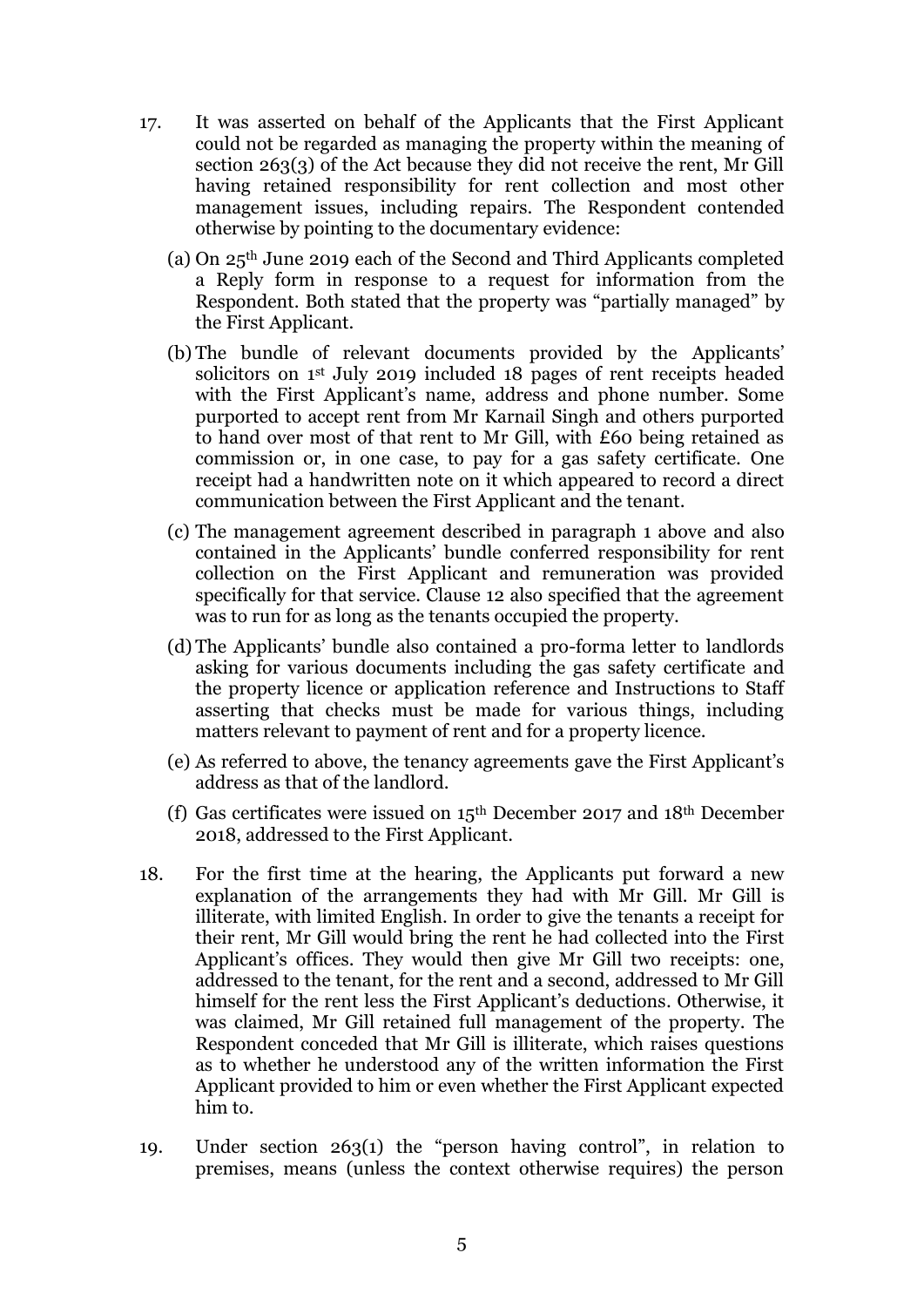who receives the rack-rent of the premises. The Tribunal is satisfied that, even if Mr Gill sometimes conveyed the rent between the tenant and the First Applicant, the First Applicant did receive the rent and, therefore, satisfies the definition in section 263(1). There can be more than one person who satisfies the definition so that Mr Gill also receiving the rent does not exclude the First Applicant. The Tribunal cannot accept the Applicants' protestations that Mr Gill retained all the control over the property – the matters highlighted by the Respondent demonstrate otherwise. Moreover, Mr Gill's illiteracy would suggest he needed the First Respondent for more than just providing receipts.

- 20. On the matters agreed between the parties, this finding means that the First Applicant did commit the offence under section 72 of having control of an HMO which is required to be licensed but is not so licensed.
- 21. The Tribunal is further satisfied that this situation arose through the neglect of the Second and Third Applicants. The Second Applicant regarded his role as purely that of an investor and took no interest in the management of the property beyond leaving everything to Mr Matta. He had no experience in property letting and made no effort to familiarise himself with any aspect of the business. The Third Applicant was more aware of the duties of a director to ensure that the First Applicant complied with its legal obligations but made as little effort as the Second Applicant to comply with those duties. His only experience of property letting was in another country and he also made no effort to familiarise himself with the business in the UK. Both were apparently satisfied that Mr Matta, to whom they delegated all management, had no qualifications beyond a single day's training some years ago. The Tribunal is not suggesting that they had to do anything onerous or time-consuming – just the occasional well-timed question about whether the property was licensed may well have been sufficient to avoid the tragic loss of life in this case.
- 22. Therefore, in accordance with section 251 of the Act, the Second and Third Applicants are guilty of the same criminal offence under section 72 as the First Applicant.
- 23. This leaves the question of the quantum of the financial penalty to be imposed on each Applicant. Although the appeal is a rehearing and the Tribunal needs to reach its own conclusion on this issue, the Tribunal is entitled to have regard to the Respondent's views (*Clark v Manchester CC* [2015] UKUT 0129 (LC)) and must consider the case against the background of the policy which the Respondent has adopted to guide its decisions (*R (Westminster CC) v Middlesex Crown Court* [2002] EWHC 1104 (Admin)).
- 24. The Respondent has a Corporate Enforcement Policy with an Addendum which covers the calculation of financial penalties to be imposed in cases such as this one. In his statement, Mr Samra set out in careful detail the calculation made in order to determine the penalties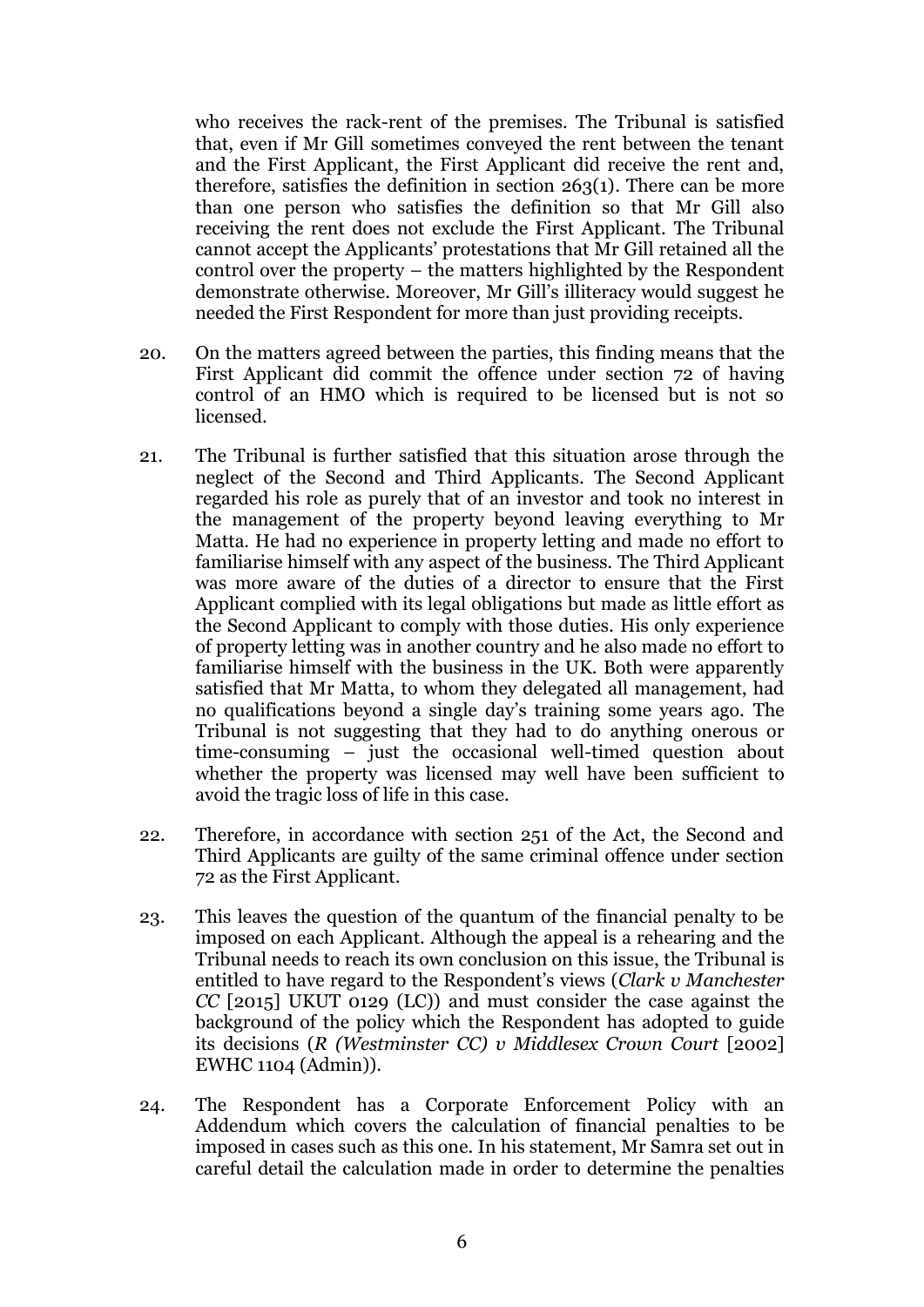the Respondent thought each Applicant should pay in the circumstances. The severe harm to the tenants weighed very heavily – the Applicants objected that unforeseen outcomes should not carry such weight but the Tribunal has no hesitation in rejecting this. Of course, none of the Applicants wanted any of their tenants to suffer severe harm but the entire purpose of the licensing system is to minimize the chances of such harm and any penalties must reflect the harm which does actually result from non-compliance.

- 25. The Respondent's calculation covered other matters as well, including the fact that none of the Applicants had a criminal record but also the need to punish the Applicants and to deter others from committing the offence in future. The Tribunal has already set out above the severe degree of neglect involved in this case. When the Applicants involved themselves in the letting and management of this property, they could not absolve themselves from their important responsibilities by leaving it all to one unsupervised employee and some vague arrangement with the landlord.
- 26. The Respondent's calculation resulted in a sum substantially in excess of the maximum fine of £30,000 under section 249A(4) of the Act and the Tribunal agrees with their reasoning. The maximum fine should be reserved for the most severe cases. The Applicants protested that their lack of involvement meant that this case was not in that category but, as has been demonstrated here, neglect can be every bit as harmful as actively bad management.
- 27. Therefore, the Tribunal is satisfied that it is appropriate to impose the maximum fine of £30,000 on each Applicant.

**Name:** NK Nicol **Date:** 11<sup>th</sup> December 2019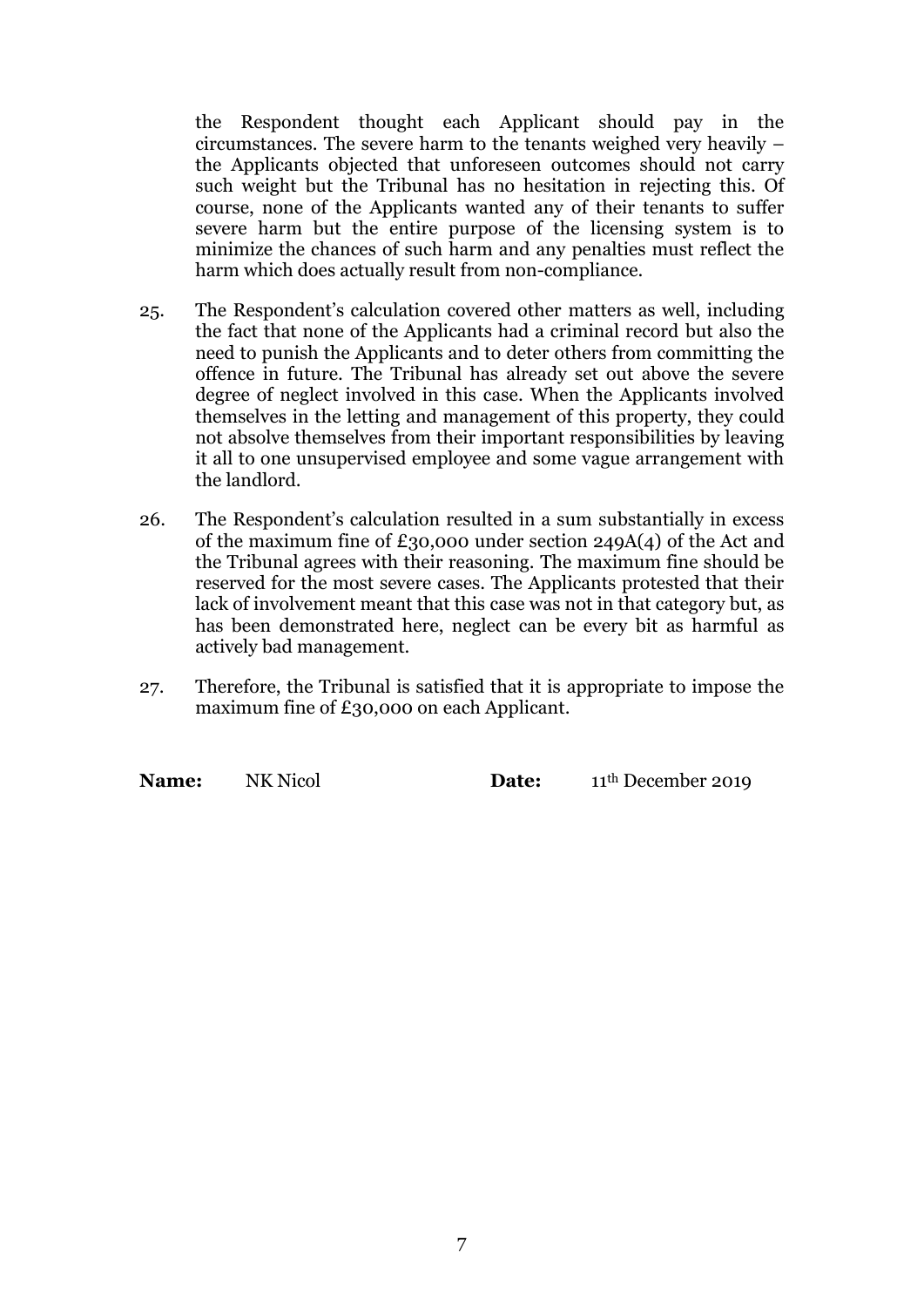# **Appendix of relevant legislation**

## **Housing Act 2004**

## **72 Offences in relation to licensing of HMOs**

(1) A person commits an offence if he is a person having control of or managing an HMO which is required to be licensed under this Part (see section 61(1)) but is not so licensed.

- (2) A person commits an offence if–
	- (a) he is a person having control of or managing an HMO which is licensed under this Part,
	- (b) he knowingly permits another person to occupy the house, and
	- (c) the other person's occupation results in the house being occupied by more households or persons than is authorised by the licence.
- (3) A person commits an offence if–
	- (a) he is a licence holder or a person on whom restrictions or obligations under a licence are imposed in accordance with section 67(5), and
	- (b) he fails to comply with any condition of the licence.
- (4) In proceedings against a person for an offence under subsection (1) it is a defence that, at the material time–
	- (a) a notification had been duly given in respect of the house under section  $62(1)$ , or
	- (b) an application for a licence had been duly made in respect of the house under section 63,
- and that notification or application was still effective (see subsection (8)).
- $(5)$  In proceedings against a person for an offence under subsection  $(1)$ ,  $(2)$  or  $(3)$ it is a defence that he had a reasonable excuse–
	- (a) for having control of or managing the house in the circumstances mentioned in subsection (1), or
	- (b) for permitting the person to occupy the house, or
	- (c) for failing to comply with the condition,

as the case may be.

(6) A person who commits an offence under subsection (1) or (2) is liable on summary conviction to a fine.

(7) A person who commits an offence under subsection (3) is liable on summary conviction to a fine not exceeding level 5 on the standard scale.

(8) For the purposes of subsection (4) a notification or application is "effective" at a particular time if at that time it has not been withdrawn, and either–

- (a) the authority have not decided whether to serve a temporary exemption notice, or (as the case may be) grant a licence, in pursuance of the notification or application, or
- (b) if they have decided not to do so, one of the conditions set out in subsection  $(q)$  is met.
- (9) The conditions are–
	- (a) that the period for appealing against the decision of the authority not to serve or grant such a notice or licence (or against any relevant decision of the appropriate tribunal has not expired, or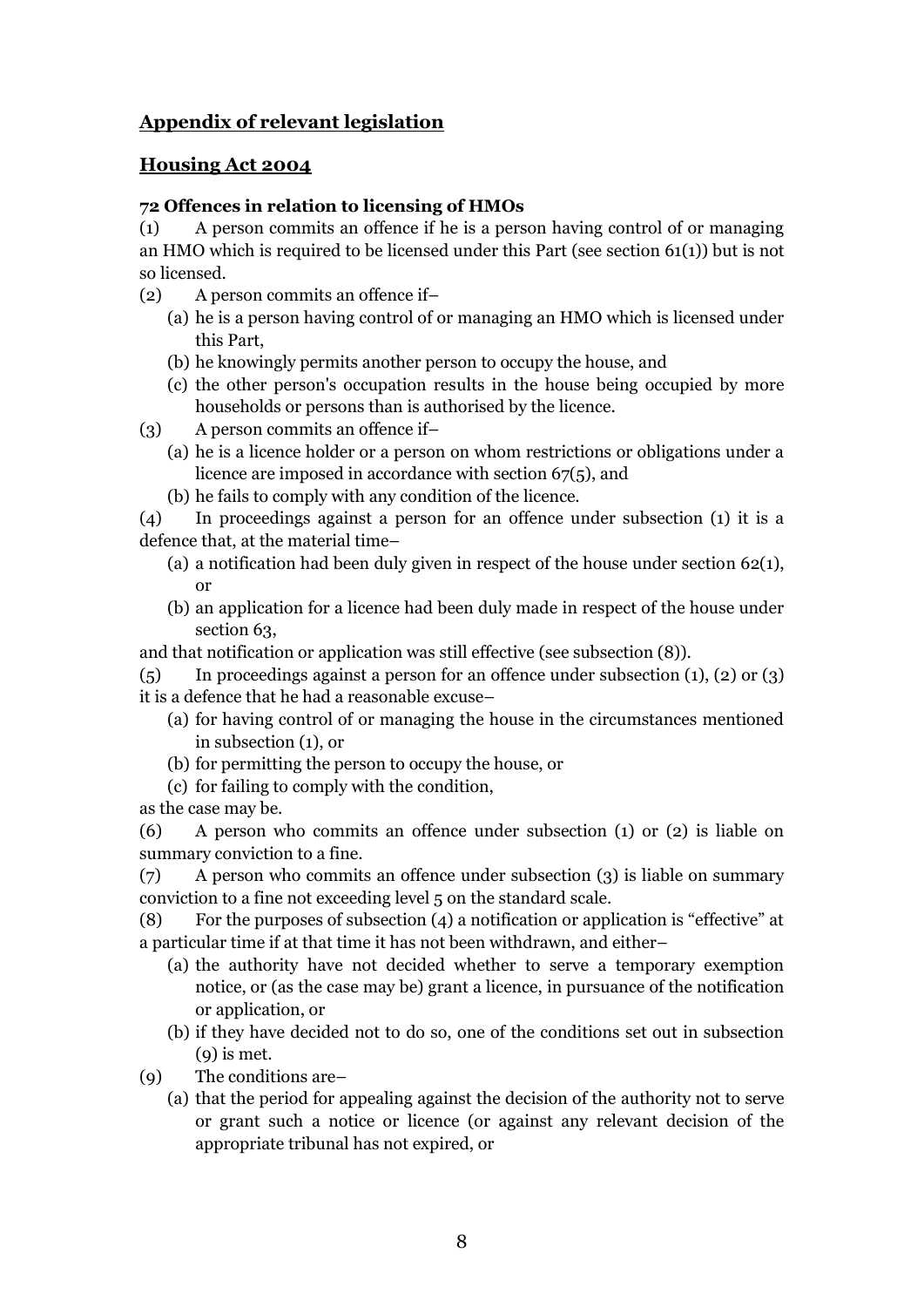(b) that an appeal has been brought against the authority's decision (or against any relevant decision of such a tribunal) and the appeal has not been determined or withdrawn.

(10) In subsection (9) "relevant decision" means a decision which is given on an appeal to the tribunal and confirms the authority's decision (with or without variation).

### **249A Financial penalties for certain housing offences in England**

(1) The local housing authority may impose a financial penalty on a person if satisfied, beyond reasonable doubt, that the person's conduct amounts to a relevant housing offence in respect of premises in England.

(2) In this section "relevant housing offence" means an offence under—

- (a) section 30 (failure to comply with improvement notice),
- (b) section 72 (licensing of HMOs),
- (c) section 95 (licensing of houses under Part 3),
- (d) section 139(7) (failure to comply with overcrowding notice), or
- (e) section 234 (management regulations in respect of HMOs).

(3) Only one financial penalty under this section may be imposed on a person in respect of the same conduct.

(4) The amount of a financial penalty imposed under this section is to be determined by the local housing authority, but must not be more than £30,000.

(5) The local housing authority may not impose a financial penalty in respect of any conduct amounting to a relevant housing offence if—

- (a) the person has been convicted of the offence in respect of that conduct, or
- (b) criminal proceedings for the offence have been instituted against the person in respect of the conduct and the proceedings have not been concluded.
- (6) Schedule 13A deals with—
	- (a) the procedure for imposing financial penalties,
	- (b) appeals against financial penalties,
	- (c) enforcement of financial penalties, and
	- (d) guidance in respect of financial penalties.

(7) The Secretary of State may by regulations make provision about how local housing authorities are to deal with financial penalties recovered.

(8) The Secretary of State may by regulations amend the amount specified in subsection (4) to reflect changes in the value of money.

(9) For the purposes of this section a person's conduct includes a failure to act.

#### **251 Offences by bodies corporate**

(1) Where an offence under this Act committed by a body corporate is proved to have been committed with the consent or connivance of, or to be attributable to any neglect on the part of–

(a) a director, manager, secretary or other similar officer of the body corporate, or

(b) a person purporting to act in such a capacity, he as well as the body corporate commits the offence and is liable to be proceeded against and punished accordingly

(2) Where the affairs of a body corporate are managed by its members, subsection (1) applies in relation to the acts and defaults of a member in connection with his functions of management as if he were a director of the body corporate.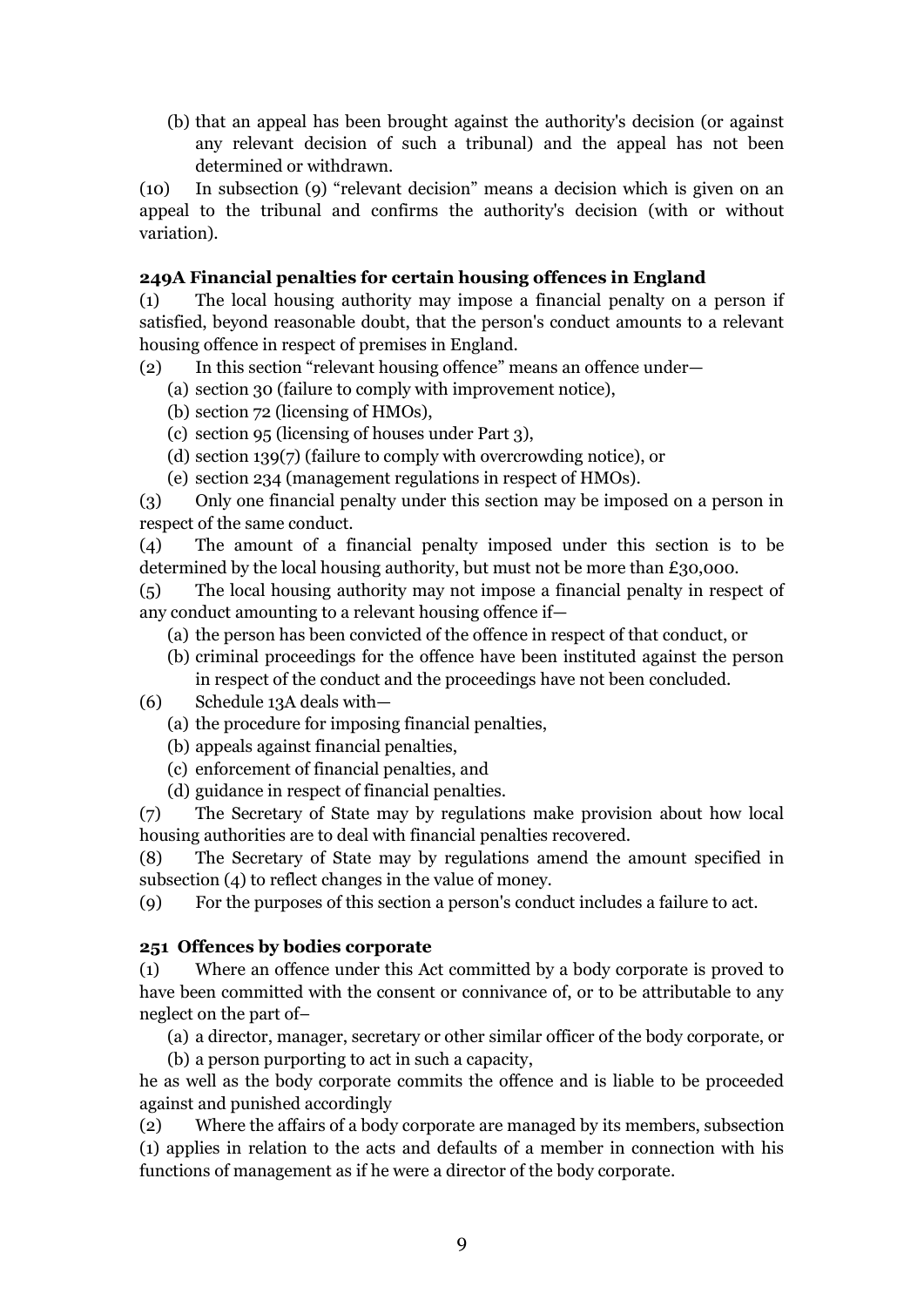### **263 Meaning of "person having control" and "person managing" etc.**

(1) In this Act "person having control", in relation to premises, means (unless the context otherwise requires) the person who receives the rack-rent of the premises (whether on his own account or as agent or trustee of another person), or who would so receive it if the premises were let at a rack-rent.

(2) In subsection (1) "rack-rent" means a rent which is not less than two-thirds of the full net annual value of the premises.

(3) In this Act "person managing" means, in relation to premises, the person who, being an owner or lessee of the premises–

- (a) receives (whether directly or through an agent or trustee) rents or other payments from–
	- (i) in the case of a house in multiple occupation, persons who are in occupation as tenants or licensees of parts of the premises; and
	- (ii) in the case of a house to which Part 3 applies (see section  $79(2)$ ), persons who are in occupation as tenants or licensees of parts of the premises, or of the whole of the premises; or
- (b) would so receive those rents or other payments but for having entered into an arrangement (whether in pursuance of a court order or otherwise) with another person who is not an owner or lessee of the premises by virtue of which that other person receives the rents or other payments;

and includes, where those rents or other payments are received through another person as agent or trustee, that other person.

(4) In its application to Part 1, subsection (3) has effect with the omission of paragraph (a)(ii).

(5) References in this Act to any person involved in the management of a house in multiple occupation or a house to which Part 3 applies (see section  $79(2)$ ) include references to the person managing it.

#### **SCHEDULE 13A FINANCIAL PENALTIES UNDER SECTION 249A**

#### **1**

Before imposing a financial penalty on a person under section 249A the local housing authority must give the person notice of the authority's proposal to do so (a "notice of intent").

#### **10**

(1) A person to whom a final notice is given may appeal to the First tier Tribunal against—

- (a) the decision to impose the penalty, or
- (b) the amount of the penalty.

(2) If a person appeals under this paragraph, the final notice is suspended until the appeal is finally determined or withdrawn.

- (3) An appeal under this paragraph—
	- (a) is to be a re-hearing of the local housing authority's decision, but
	- (b) may be determined having regard to matters of which the authority was unaware.